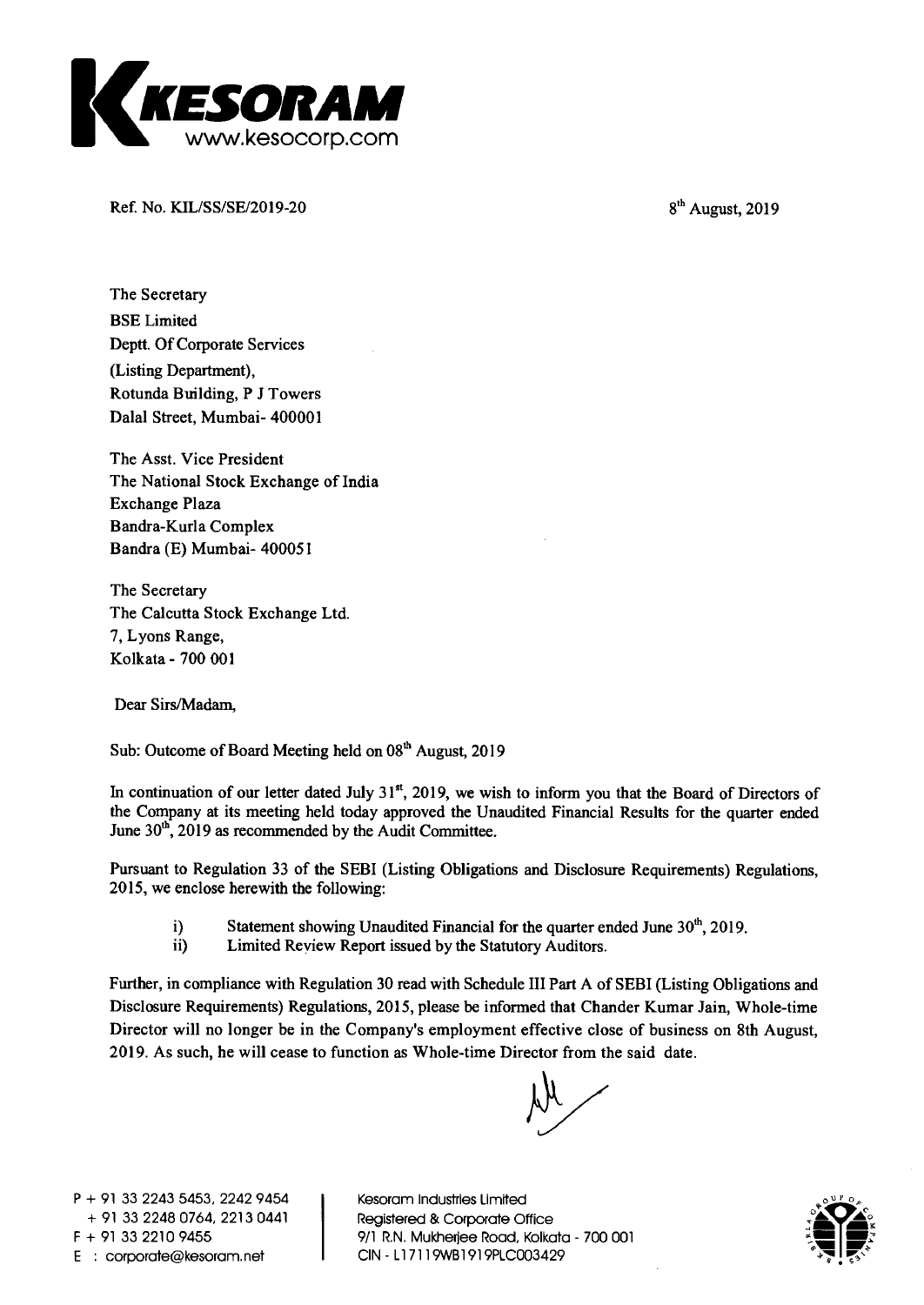

**P. Radhakrishnan will take over as the Whole-time Director and Chief Financial Officer effective**  commencement of business on 8<sup>th</sup> August, 2019. Mr. Radhakrishnan (51) is a qualified Chartered **Accountant and a Cost and Management Accountant with rich experience of over twenty five years in industry. He does not have any shareholding in the Company.** 

**A copy of a Press Release issued today is attached.** 

Thanking you, **For Ke ram Industries Limited Gautam Ganguli Company Secretary** 

**Kesoram Industries Limited Registered & Corporate Office 9/1 R.N. Mukherjee Road, Kolkata - 700 001 CIN - LI 7119WB1919PLC003429** 

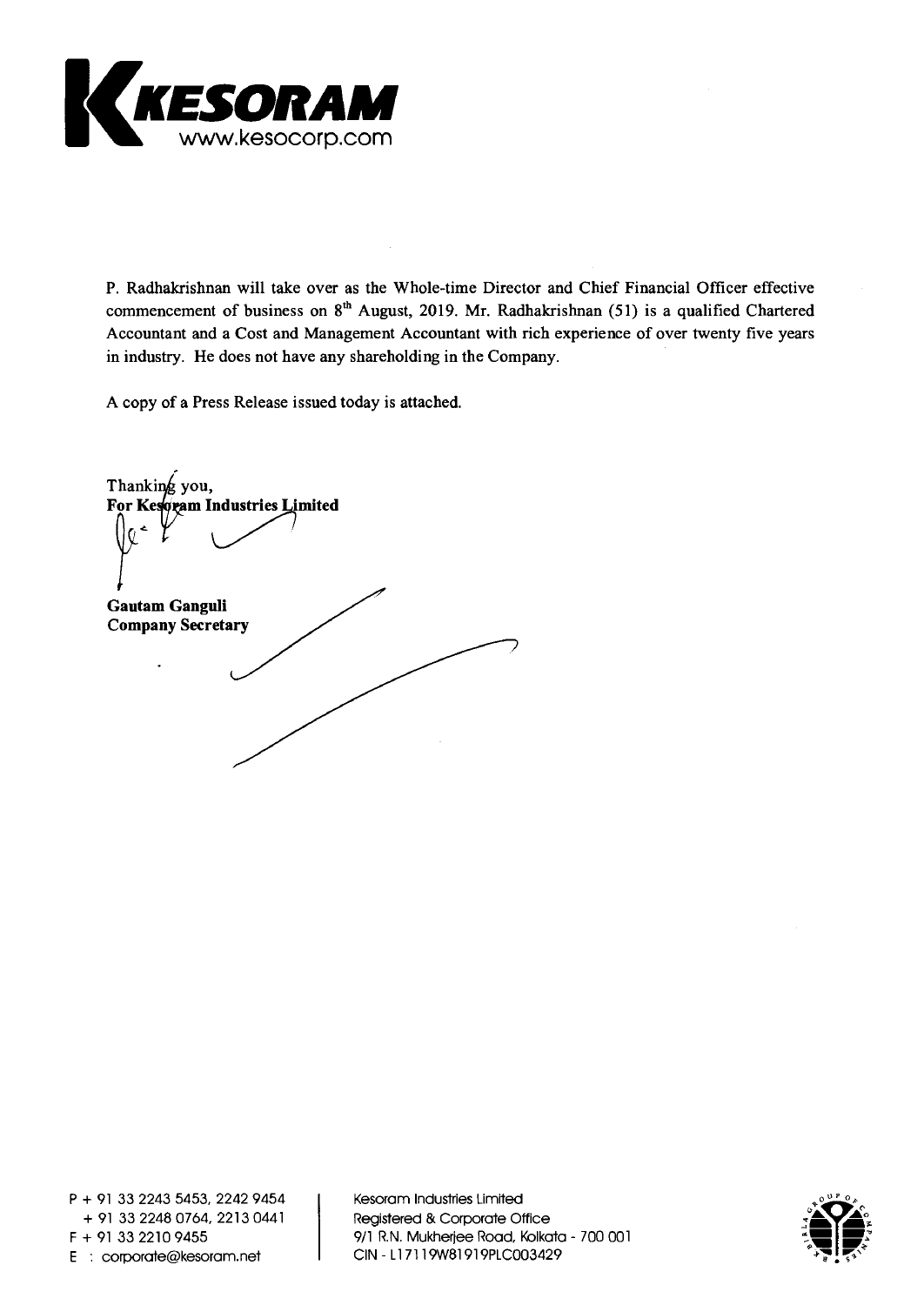#### **KFSORAM INDUSTRIES LIMITED**

**Regd. Office : 9/1, R. N. Mukherjee Road, Kolkata - 700 001** 

**Statement of Standalone and Consolidated Unaudited Financial Results for the quarter ended 30th June. 2019 (Approved by the Board of Directors on 8th August, 2019 after review thereof by the Audit Committee )** 

|                          |  |                                                               |     |                     |                     |                             |                     |                     |                     |                             | <b>Rs./Crores</b>   |
|--------------------------|--|---------------------------------------------------------------|-----|---------------------|---------------------|-----------------------------|---------------------|---------------------|---------------------|-----------------------------|---------------------|
|                          |  |                                                               |     |                     |                     | Standalone                  | Consolidated        |                     |                     |                             |                     |
|                          |  |                                                               |     | Current             | Preceeding          | Corresponding               |                     | Current             | Preceeding          | Corresponding               |                     |
|                          |  |                                                               |     | three               | three               | three months                | Previeus            | three               | three               | three months                | Previous            |
|                          |  |                                                               |     | months              | months              | ended in the                | Year                | months              | months              | ended in the                | Year                |
| SI.                      |  | <b>Particulars</b>                                            |     | ended<br>30/06/2019 | ended<br>31/03/2019 | previeus year<br>30/06/2018 | ended<br>31/03/2019 | ended<br>30/06/2019 | ended<br>31/03/2019 | previous year<br>30/06/2018 | ended<br>31/03/2019 |
| No.                      |  |                                                               |     | (Unaudited)         | (Audited)           | (Unaudited)                 | (Audited)           | (Unaudited)         | (Unaudited)         | (Unaudited)                 | (Audited)           |
|                          |  |                                                               |     |                     |                     |                             |                     |                     |                     |                             |                     |
| $\mathbf{1}$             |  | Income<br>a) Revenue from Operations                          |     | 927.93              | 1,036.58            | 931.72                      | 3.878.66            | 1,010.67            | 1,113.88            | 1,009.78                    | 4,202.02            |
|                          |  | b) Other Income                                               |     | 15.80               | 32.72               | 29.21                       | 109.65              | 6.73                | 24.22               | 19.43                       | 88.40               |
|                          |  | Total income [1(a) + 1(b)]                                    |     | 943.73              | 1,069.30            | 960.93                      | 3,988.31            | 1,017.40            | 1,138.10            | 1,029.21                    | 4,290.42            |
| $\overline{\mathcal{E}}$ |  | Expenses                                                      |     |                     |                     |                             |                     |                     |                     |                             |                     |
|                          |  | a) Cost of Materials consumed                                 |     | 198.47              | 182.02              | 293.61                      | 1,046.96            | 229.19              | 212.87              | 323.69                      | 1.168.27            |
|                          |  | b) Purchases of stock-in-trade                                |     | 17.15               | 21.34               | 22.21                       | 89.15               | 17.15               | 21.34               | 22.21                       | 89.15               |
|                          |  | e) Changes in inventories of finished goods,                  |     | (26.12)             | 68.65               | (41.04)                     | 62.24               | (23.01)             | 68.55               | (41.22)                     | 15.11               |
|                          |  | work-in-progress and stock-in-trade                           |     |                     |                     |                             |                     |                     |                     |                             |                     |
|                          |  | d) Employee benefits expense (Net)                            |     | 69.90               | 33.93               | 82.70                       | 271.54              | 90.66               | 53.56               | 105.08                      | 355.56              |
|                          |  | e) Depreciation and amortisation expense                      |     | 31.89               | 31.72               | 31.26                       | 133.08              | 37.02               | 37.02               | 36.15                       | 153.15              |
|                          |  | f) Finance Costs                                              |     | 111.30              | 113.86              | 101.28                      | 438.45              | 118.73              | 124.78              | 137.88                      | 512.36              |
|                          |  | g) Power and fuel                                             |     | 199.94              | 218.91              | 175.02                      | 764.51              | 212.69              | 231.35              | 188.08                      | 813.83              |
|                          |  | h) Packing and carriage                                       |     | 241.17              | 275.56              | 226.85                      | 981.00              | 242.19              | 276.63              | 227.97                      | 985.57              |
|                          |  | i) Other expenses                                             |     | 92.87               | 114.51              | 132.44                      | 467.58              | 103.59              | 125.65              | 143.05                      | 512.69              |
|                          |  | Total Expenses [2(a) to 2(i)]                                 |     | 936.57              | 1,060.50            | 1,024.33                    | 4,254.51            | 1,028.21            | 1,151.75            | 1,142.89                    | 4,665.69            |
| 3                        |  | Profit/(Loss) before exceptional items<br>and $\{ax(1-2)\}$   |     | 7.16                | 8.80                | (63.40)                     | (266.20)            | (10.81)             | (13.65)             | (113.68)                    | (375.27)            |
| $\pmb{\Lambda}$          |  | Exceptional items (Net)                                       |     |                     |                     |                             |                     |                     |                     |                             |                     |
| 5                        |  | Profit /(Loss) before tax (3+4)                               |     | 7.16                | 8.80                | (63.40)                     | (266.20)            | (10.81)             | (13.65)             | (113.68)                    | (375.27)            |
|                          |  |                                                               |     |                     |                     |                             |                     |                     |                     |                             |                     |
| $\mathbf 6$              |  | l'ax expense                                                  |     |                     |                     |                             |                     |                     |                     |                             |                     |
|                          |  | a) Current tax charge / (credit) (in respect of earlier year) |     |                     | (11.95)             |                             | (11.95)             |                     | (11.95)             |                             | (11.95)             |
|                          |  | b) Deferred tax charge / (credit)                             |     |                     |                     |                             |                     |                     |                     |                             |                     |
|                          |  | Net Profit /(Loss) for the period (5-6)                       |     | 7.18                | 20.75               | (63.40)                     | (254.25)            | (10.81)             | (1.70)              | (113,68)                    | (363.32)            |
| 8                        |  | Other Comprehensive Income (net of fax expense)               |     | 0.03                | 7.36                | (1.98)                      | 1.55                | (0.67)              | 10.63               | (66.08)                     | (61.05)             |
| 9                        |  | Total Comprehensive Income (7+8)<br>the company was also      |     | 7.19                | 28.11               | (65.38)                     | (252.70)            | (11.48)             | 8.93                | (179.76)                    | (424.37)            |
|                          |  |                                                               |     |                     |                     |                             |                     |                     |                     |                             |                     |
| 10i                      |  | Paid-up equity share capital                                  |     |                     |                     |                             |                     |                     |                     |                             |                     |
|                          |  | (Face value Rs. 10/-per share)                                |     | 142.59              | 142.59              | 142.59                      | 142.59              | 142.59              | 142.59              | 142.59                      | 142.59              |
| 44.                      |  | Reserves excluding Revaluation Reserve                        |     |                     |                     |                             | 387.60              |                     |                     |                             | (30.33)             |
| -12 }                    |  | Earnings Per Share (EPS) (Not Annualised)                     |     |                     |                     |                             |                     |                     |                     |                             |                     |
|                          |  | If ace value of Rs.10/- per share)                            |     |                     |                     |                             |                     |                     |                     |                             |                     |
|                          |  | a) Basic EPS                                                  | Rs. | 0.50                | 1.46                | (4.46)                      | (17.84)             | (0.76)              | (0.11)              | (7.99)                      | (25.49)             |
|                          |  |                                                               |     |                     |                     |                             |                     |                     |                     |                             |                     |
|                          |  | (b) Diluted LPS                                               | Rs. | 0.50                | 1.46                | (4.46)                      | (17.84)             | (0.76)              | (0.11)              | (7.99)                      | $(25.49)^{4}$       |
|                          |  |                                                               |     |                     |                     |                             |                     |                     |                     |                             |                     |

Page 1 of 3



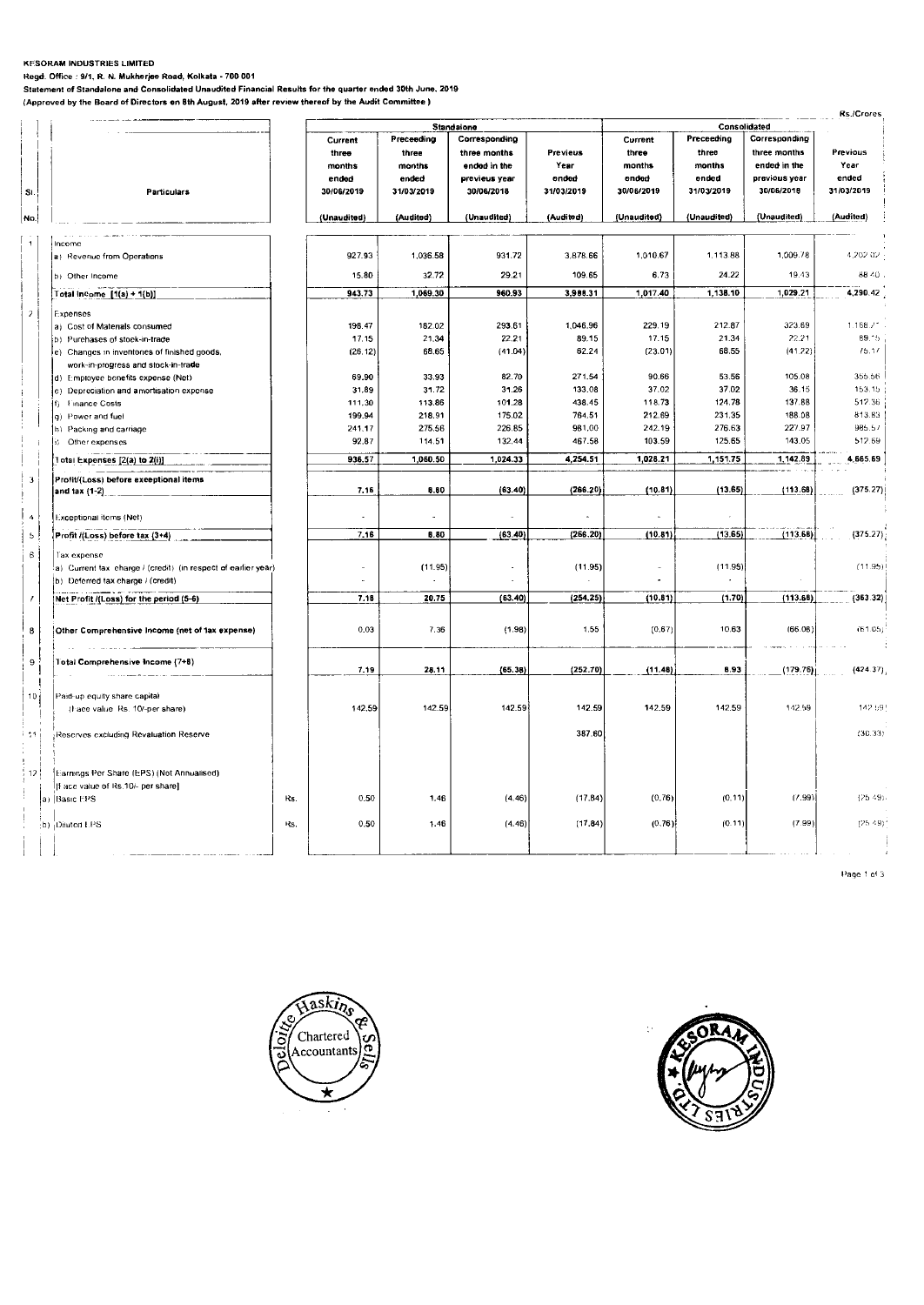### **KESORAM INDUSTRIES LIMITED**

**Regd. Office : 9/1. R. N. Mukherjee Road, Kolkata - 700 001 Statement of Standalone and Consolidated Unaudited Financial Results for the quarter ended 30th June, 2019 (Approved by the Board of Directors on 8th August, 2019 after review thereof by the Audit Committee )** 

**Statement of Segment Revenue, Results , Assets and Liabilities** 

|     | Rs./Crores<br>Consolidated                                         |                                                   |                                                      |                                                                                            |                                                |                                                   |                                                      |                                                                              |                                         |  |
|-----|--------------------------------------------------------------------|---------------------------------------------------|------------------------------------------------------|--------------------------------------------------------------------------------------------|------------------------------------------------|---------------------------------------------------|------------------------------------------------------|------------------------------------------------------------------------------|-----------------------------------------|--|
| SI. | <b>Particulars</b>                                                 | Current<br>three<br>months<br>ended<br>30/06/2019 | Preceeding<br>three<br>months<br>ended<br>31/03/2019 | Standalone<br>Corresponding<br>three months<br>ended in the<br>previous year<br>30/06/2018 | <b>Previous</b><br>Year<br>ended<br>31/03/2019 | Current<br>three<br>months<br>ended<br>30/06/2019 | Preceeding<br>three<br>months<br>ended<br>31/03/2019 | Corresponding<br>three months<br>ended in the<br>previous year<br>30/06/2018 | Previous<br>Year<br>ended<br>31/03/2019 |  |
| No. |                                                                    |                                                   |                                                      |                                                                                            |                                                |                                                   |                                                      |                                                                              |                                         |  |
|     |                                                                    | (Unaudited)                                       | (Audited)                                            | (Unaudited)                                                                                | (Audited)                                      | (Unaudited)                                       | (Unaudited)                                          | (Unaudited)                                                                  | (Audited)                               |  |
| 1   | Segment Revenue                                                    |                                                   |                                                      |                                                                                            |                                                |                                                   |                                                      |                                                                              |                                         |  |
| a   | Tyres                                                              | 209.83                                            | 253.30                                               | 353.47                                                                                     | 1,298.10                                       | 209.83                                            | 253.30                                               | 353.47                                                                       | 1,298.10                                |  |
| b   | Cement                                                             | 718.10                                            | 783.28                                               | 578.21                                                                                     | 2,580.52                                       | 718.10                                            | 783.28                                               | 578.21                                                                       | 2.580.52                                |  |
| с   | Rayon, T.P. and Chemicals                                          | $\blacksquare$                                    |                                                      | $\blacksquare$                                                                             |                                                | 82.74                                             | 77.30                                                | 78.06                                                                        | 323 36                                  |  |
| d   | Unallocated                                                        |                                                   |                                                      | 0.04                                                                                       | 0.04                                           |                                                   |                                                      | 0.04                                                                         | 0.04                                    |  |
|     | Total<br>i.ess: Inter Segment Revenue (at cost)                    | 927.93                                            | 1,036.58                                             | 931.72                                                                                     | 3,878.66                                       | 1,010.67                                          | 1,113.88                                             | 1,009.78                                                                     | 4.202.02                                |  |
|     | Sales /Income                                                      | 927.93                                            | 1,036.58                                             | 931.72                                                                                     | 3,878.66                                       | 1,010.67                                          | 1,113.88                                             | 1,009.78                                                                     | 4.202.02                                |  |
|     | <b>Total Revenue from Operations</b>                               | 927.93                                            | 1,036.58                                             | 931.72                                                                                     | 3,878.66                                       | 1,010.67                                          | 1,113.88                                             | 1,009.78                                                                     | 4,202.02                                |  |
| 2   | Segment Results (Profit /(Loss) before tax and interest)           |                                                   |                                                      |                                                                                            |                                                |                                                   |                                                      |                                                                              |                                         |  |
| a   | Tyres                                                              | (22.61)                                           | (36.62)                                              | (7.89)                                                                                     | (107.84)                                       | (22.61)                                           | (36.62)                                              | (7.89)                                                                       | (107.84)                                |  |
| b   | Cement                                                             | 145.51                                            | 129.01                                               | 55.15                                                                                      | 259.77                                         | 145.51                                            | 129.01                                               | 55.15                                                                        | 259.77                                  |  |
| c   | Rayon, T.P. and Chemicals                                          |                                                   |                                                      |                                                                                            |                                                | 3.11                                              | 2.71                                                 | (3.40)                                                                       | 5.49                                    |  |
|     | Total                                                              | 122.90                                            | 92.39                                                | 47.26                                                                                      | 151.93                                         | 126.01                                            | 95.10                                                | 43.86                                                                        | 157.42                                  |  |
|     | l.ess:                                                             |                                                   |                                                      |                                                                                            |                                                |                                                   |                                                      |                                                                              |                                         |  |
|     | i) Interest<br>ii) Other un-allocable expenditure net of other un- | 107.35                                            | 104.58                                               | 97.38                                                                                      | 419.62                                         | 114.78                                            | 114.15                                               | 133.98                                                                       | 492.18                                  |  |
|     | allocable (income) and exceptional items (net)                     | 8.39                                              | (20.99)                                              | 13.28                                                                                      | (1.49)                                         | 22.04                                             | (5.40)                                               | 23.56                                                                        | 40.51                                   |  |
|     | Total Profit/(Loss) before tax                                     | 7.16                                              | 8.80                                                 | (63.40)                                                                                    | (266.20)                                       | (10.81)                                           | (13.65)                                              | (113.68)                                                                     | (375.27)                                |  |
| 3   | Segment Assets                                                     |                                                   |                                                      |                                                                                            |                                                |                                                   |                                                      |                                                                              |                                         |  |
| a   | Tyres                                                              | 1,830.13                                          | 1,856.55                                             | 2,015.07                                                                                   | 1,856.55                                       | 1,830.13                                          | 1,856.55                                             | 2,015.07                                                                     | 1.856.55                                |  |
| b   | Cement                                                             | 1,891.40                                          | 1,882.95                                             | 1,991.25                                                                                   | 1,882.95                                       | 1,891.40                                          | 1,882.95                                             | 1,991.25                                                                     | 1,882.95                                |  |
| c   | Rayon, T.P. and Chemicals                                          |                                                   |                                                      |                                                                                            |                                                | 801.48                                            | 644.17                                               | 820.81                                                                       | 644.17                                  |  |
| d   | Unallocated                                                        | 1,594.59                                          | 1,374.59                                             | 1,478.63                                                                                   | 1,374.59                                       | 596.35                                            | 610.99                                               | 785.97                                                                       | 610.99                                  |  |
|     | Total                                                              | 5,316.12                                          | 5,114.09                                             | 5,484.95                                                                                   | 5,114.09                                       | 5,119.36                                          | 4,994.66                                             | 5,613.10                                                                     | 4,994.66                                |  |
|     | Segment Liabilities                                                |                                                   |                                                      |                                                                                            |                                                |                                                   |                                                      |                                                                              |                                         |  |
| а   | Tyres                                                              | 752.66                                            | 813.42                                               | 773.67                                                                                     | 813.42                                         | 752.66                                            | 813.42                                               | 773.67                                                                       | 813.42                                  |  |
| b   | Cement                                                             | 808.10                                            | 634.20                                               | 520.83                                                                                     | 634.20                                         | 808.10                                            | 634.20                                               | 520.83                                                                       | 634.20                                  |  |
| c   | Rayon, T.P. and Chemicals                                          | $\overline{\phantom{a}}$                          | $\overline{\phantom{a}}$                             | $\sim$                                                                                     |                                                | 240.14                                            | 298.44                                               | 488.74                                                                       | 298.44                                  |  |
| d   | Unallocated                                                        | 3,218.01                                          | 3,136.28                                             | 3,471.86                                                                                   | 3,136.28                                       | 3,217.66                                          | 3,136.34                                             | 3,471.86                                                                     | 3,136.34                                |  |
|     | Total                                                              | 4,778.77                                          | 4,583.90                                             | 4,766.36                                                                                   | 4,583.90                                       | 5,018.56                                          | 4,882.40                                             | 5,255.10                                                                     | 4,882.40                                |  |
|     |                                                                    |                                                   |                                                      |                                                                                            |                                                |                                                   |                                                      |                                                                              |                                         |  |

Page 7 of 3



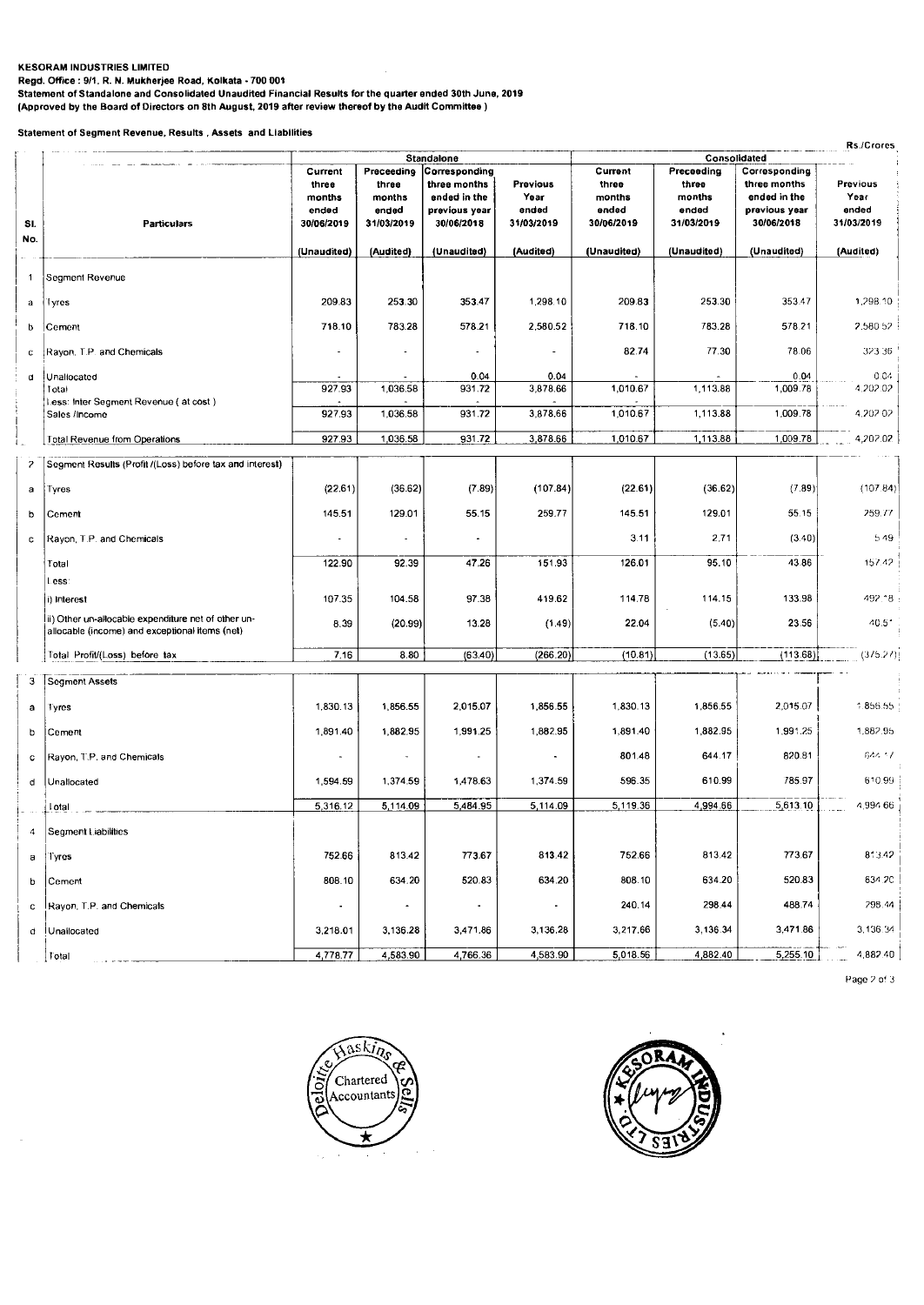#### **KESORAM INDUSTRIES LIMITED**

Date: 8th August, 2019

**Regd. Office : 9/1, R. N. Mukherjee Road, Kolkata - 700 001** 

**Statement of Standalone and Consolidated Unaudited Financial Results for the quarter ended 30th June, 2019 (Approved by the Board of Directors on 8th August, 2019 after review thereof by the Audit Committee )** 

- **<sup>1</sup>**Other Comprehensive Income includes impact of fair valuation of non-current investments and re-measurement gains/ (losses) on actuarial valuation of post-employment defined benefits. These items will not be reclassified to profit or loss.
- **2 (a)** The figures for the Standalone quarter ended 31st March, 2019 are the balancing figures between the audited figures in respect of the full financial year and the published year to date figures upto the third quarter of the relevant financial year.
- **(b)** The Consolidated figures for quarter ended 30th June, 2018 are approved by the Parent's Board of Directors, but have not been subjected to limited review. The figures for the quarter ended 31st March, 2019 are the balancing figures between audited figures in respect of the full financial year ended 31st March, 2019 and the year to date figures upto the third quarter of the relevant financial year, as approved by the Parent's Board of Directors, have not been subjected to limited review.
- 3 The Board of Directors has approved a Scheme of Arrangement ('the Scheme') under Section 230 and 232 of the Companies Act, 2013 for demerger of the Company's Tyre business into Birla Tyres Limited . The Appointed Date is 1st January 2019. The Scheme will be effective upon receipt of such approvals as may be statutorily required including that of the Kolkata Bench of the National Company Law Tribunal ("NCLT").The Stock Exchanges having accorded in principle approval to the Scheme, the Company had filed the Scheme with the NCLT. At the NCLT convened meeting held on 6th August 2019, shareholders, secured creditors and unsecured creditors have by the requisite majority approved the Scheme. The Company will now file the confirmation petition before the NCLT for grant of approval to the Scheme.
- **4** Effective from 1st April 2019, the Group has adopted Ind AS 116 'Leases' . On transition, the Group has recorded the lease liability at the present value of future lease payments discounted using the incremental borrowing rate and has also chosen to measure the right-of-use at the same value as the lease liability. The adoption of this standard did not have any significant impact on the results for the period and earnings per share.
- 5 Figures for the previous period have been regrouped/reclassified wherever necessary to conform to current period's classification.
- **6** The Statutory Auditors have carried out a Limited Review of the above unaudited financial results for the quarter ended 30th June, 2019 in terms of Regulation 33 of the SEBI (Listing Obligations and Disclosure Requirements) Regulations, 2015 and have expressed an unmodified opinion on such financial results.

By Order of the Board

Place: Kolkata Chander Kumar Jain

CIN : L17119WB1919PLC003429 | Phone : 033 2243 5453, 2242 9454, 2248 0764, 2213 0441 | Fax : 033 2210 9455 Email: corporate@kesoram.net | Website : www.kesocorp.com

Page 3 of 3

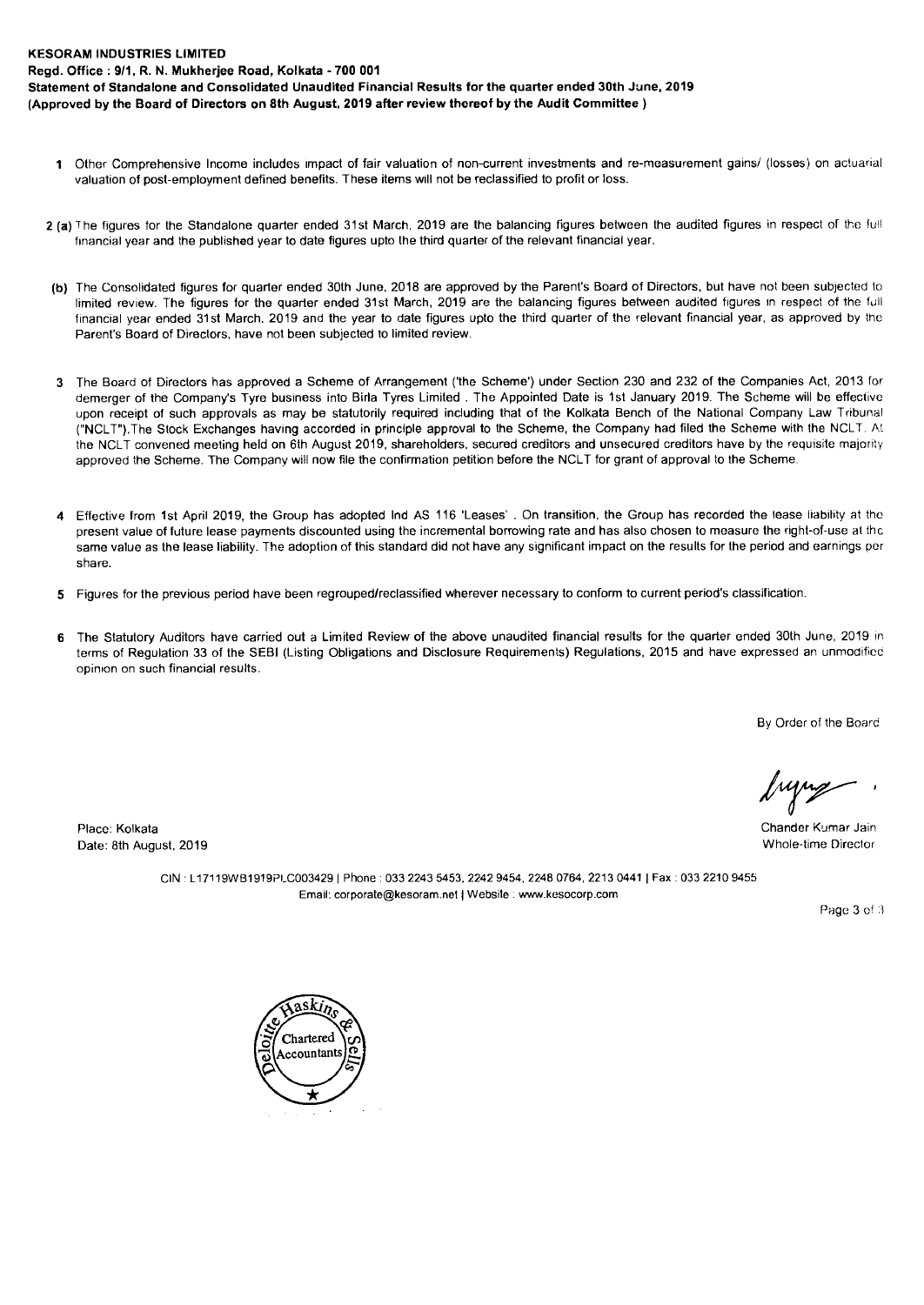# **Deloitte Haskins & Sells**

Chartered Accountants 13" & 14°Floor Building - Omega Bengal Intelligent Park Block - EP & GP, Sector - V Salt Lake Electronics Complex Kolkata - 700 091 West Bengal, India

Tel: +91 33 6612 1000 Fax: +91 33 6612 1001

### **INDEPENDENT AUDITOR'S REVIEW REPORT ON REVIEW OF INTERIM STANDALONE FINANCIAL RESULTS**

## **TO THE BOARD OF DIRECTORS OF KESORAM INDUSTRIES LIMITED**

- 1. We have reviewed the accompanying Statement of Standalone Unaudited Financial Results of **KESORAM INDUSTRIES LIMITED** ("the Company"), for the quarter ended 30 June 2019 ("the Statement"), being submitted by the Company pursuant to the requirement of Regulation 33 of the SEBI (Listing Obligations and Disclosure Requirements) Regulations, 2015, as amended.
- 2. This Statement, which is the responsibility of the Company's Management and approved by the Company's Board of Directors, has been prepared in accordance with the recognition and measurement principles laid down in the Indian Accounting Standard 34 "Interim Financial Reporting" ("Ind AS 34"), prescribed under Section 133 of the Companies Act, 2013 read with relevant rules issued thereunder and other accounting principles generally accepted in India. Our responsibility is to express a conclusion on the Statement based on our review.
- 3. We conducted our review of the Statement in accordance with the Standard on Review Engagements (SRE) 2410 'Review of Interim Financial Information Performed by the Independent Auditor of the Entity', issued by the Institute of Chartered Accountants of India (ICAI). A review of interim financial information consists of making inquiries, primarily of the Company's personnel responsible for financial and accounting matters, and applying analytical and other review procedures. A review is substantially less in scope than an audit conducted in accordance with Standards on Auditing specified under section 143(10) of the Companies Act, 2013 and consequently does not enable us to obtain assurance that we would become aware of all significant matters that might be identified in an audit. Accordingly, we do not express an audit opinion.
- 4. Based on our review conducted as stated in paragraph 3 above, nothing has come to our attention that causes us to believe that the accompanying Statement, prepared in accordance with the recognition and measurement principles laid down in the aforesaid Indian Accounting Standard and other accounting principles generally accepted in India, has not disclosed the information required to be disclosed in terms of Regulation 33 of the SEBI (Listing Obligations and Disclosure Requirements) Regulations, 2015, as amended, including the manner in which it is to be disclosed, or that it contains any material misstatement.

For **Deloitte Haskins & Sells**  Chartered Accountants (Firm's Registration No. 302009E)

 $n \rightarrow$ 

Abhijit Bandyopadh (Partner) (Membership No. 054785) (UDIN: 19054785AAAABP3842)

Place: Kolkata Date: 8 August, 2019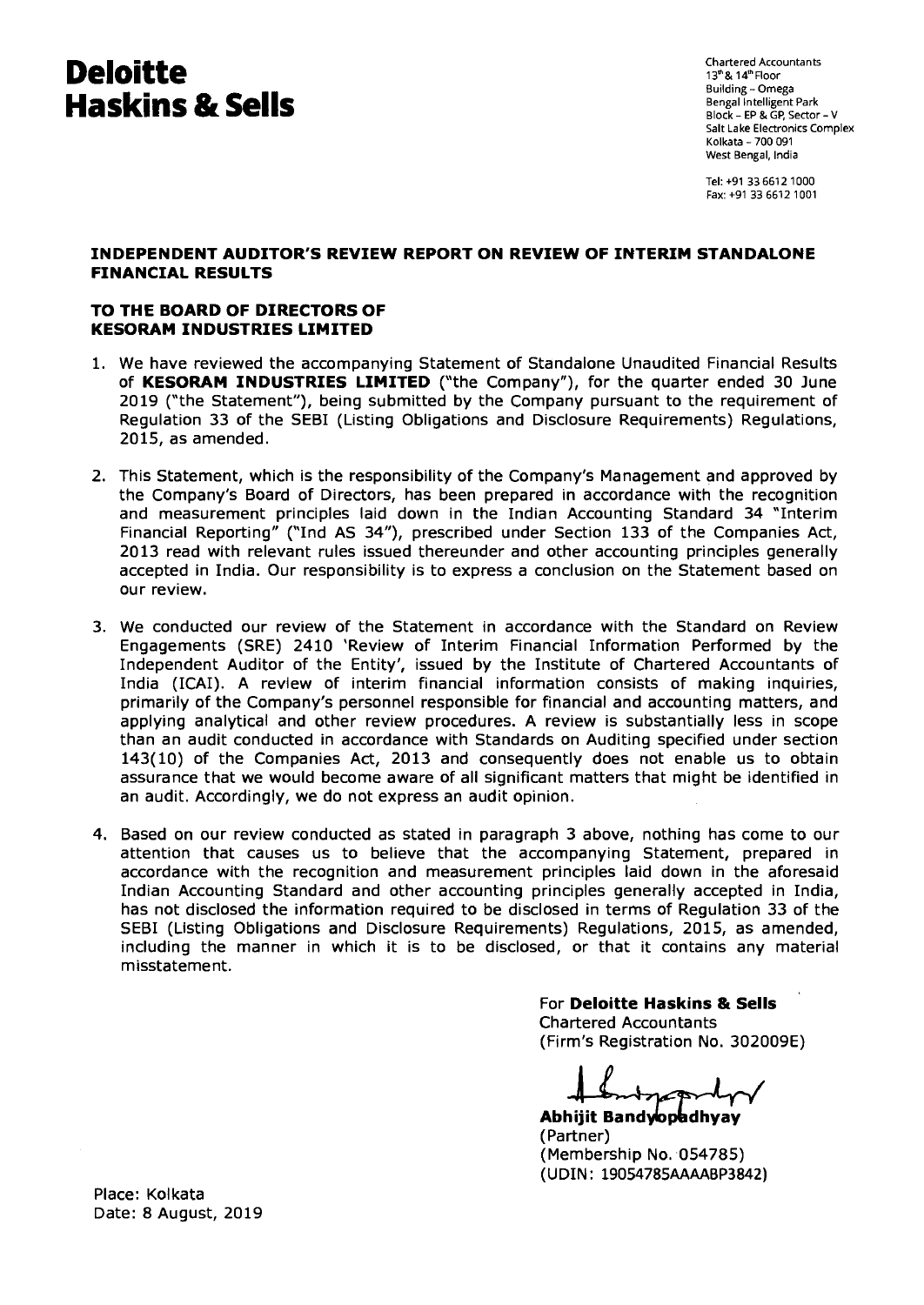# **Deloitte Haskins & Sells**

Chartered Accountants 13"& 14' Floor Building - Omega Bengal Intelligent Park Block - EP & GP, Sector - V Salt Lake Electronics Complex Kolkata - 700 091 West Bengal, India

Tel: +91 33 6612 1000 Fax: +91 33 6612 1001

## **INDEPENDENT AUDITOR'S REVIEW REPORT ON REVIEW OF INTERIM CONSOLIDATED FINANCIAL RESULTS**

## **TO THE BOARD OF DIRECTORS OF KESORAM INDUSTRIES LIMITED**

- 1. We have reviewed the accompanying Statement of Consolidated Unaudited Financial Results of **KESORAM INDUSTRIES LIMITED** ("the Parent") and its subsidiary (the Parent and its subsidiary together referred to as "the Group"), ("the Statement") being submitted by the Parent pursuant to the requirement of Regulation 33 of the SEBI (Listing Obligations and Disclosure Requirements) Regulations, 2015, as amended.
- 2. This Statement, which is the responsibility of the Parent's Management and approved by the Parent's Board of Directors, has been prepared in accordance with the recognition and measurement principles laid down in the Indian Accounting Standard 34 "Interim Financial Reporting" ("Ind AS 34"), prescribed under Section 133 of the Companies Act, 2013 read with relevant rules issued thereunder and other accounting principles generally accepted in India. Our responsibility is to express a conclusion on the Statement based on our review.
- 3. We conducted our review of the Statement in accordance with the Standard on Review Engagements (SRE) 2410 "Review of Interim Financial Information Performed by the Independent Auditor of the Entity", issued by the Institute of Chartered Accountants of India (ICAI). A review of interim financial information consists of making inquiries, primarily of Parent's personnel responsible for financial and accounting matters, and applying analytical and other review procedures. A review is substantially less in scope than an audit conducted in accordance with Standards on Auditing specified under Section 143(10) of the Companies Act, 2013 and consequently does not enable us to obtain assurance that we would become aware of all significant matters that might be identified in an audit. Accordingly, we do not express an audit opinion.

We also performed procedures in accordance with the circular issued by the SEBI under Regulation 33(8) of the SEBI (Listing Obligations and Disclosure Requirements) Regulations, 2015, as amended, to the extent applicable.

Attention is drawn to Note 2(b) to the Statement which states that the consolidated figures for the corresponding quarter ended 30 June 2018 and previous quarter ended 31 March 2019, as reported in the accompanying Statement have been approved by the Parent's Board of Directors, but have not been subjected to review.

4. The Statement includes the results of Cygnet Industries Limited (subsidiary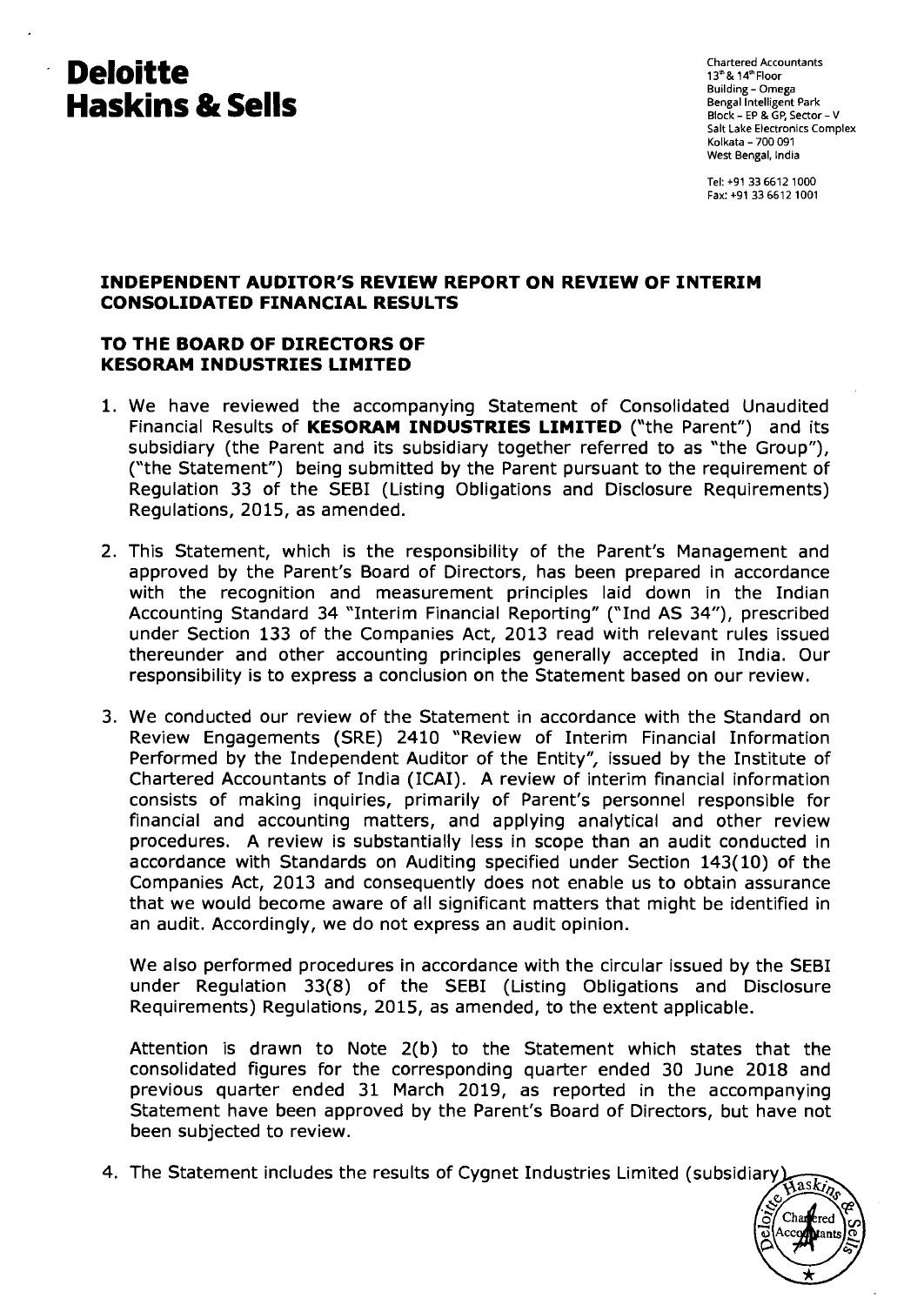# **Deloitte Haskins & Sells**

- 5. Based on our review conducted and procedures performed as stated in paragraph 3 above and based on the consideration of the review reports of other auditors referred to in paragraph 6 below, nothing has come to our attention that causes us to believe that the accompanying Statement, prepared in accordance with the recognition and measurement principles laid down in the aforesaid Indian Accounting Standard and other accounting principles generally accepted in India, has not disclosed the information required to be disclosed in terms of Regulation 33 of the SEBI (Listing Obligations and Disclosure Requirements) Regulations, 2015, as amended, including the manner in which it is to be disclosed, or that it contains any material misstatement.
- 6. We did not review the interim financial information of one subsidiary included in the consolidated unaudited financial results, whose interim financial information reflect total revenues of Rs. 87.32 crore for the quarter ended 30 June 2019, total net loss after tax of Rs. 17.99 crore for the quarter ended 30 June 2019 and total comprehensive loss of Rs. 18.69 crore for the quarter ended 30 June 2019, as considered in the Statement. These interim financial information have been reviewed by other auditors whose reports have been furnished to us by the Management and our conclusion on the Statement, in so far as it relates to the amounts and disclosures included in respect of the subsidiary, is based solely on the reports of the other auditors and the procedures performed by us as stated in paragraph 3 above.

Our conclusion on the Statement is not modified in respect of these matters.

7. In the case of one joint venture, the unaudited financial information as on 30 June 2019 is not available. The investment in this company has been fully impaired as at 30 June 2019 and the results does not include the Group's share of profit / (loss) of the joint venture.

Our Conclusion on the Statement is not modified in respect of the above matter.

For **Deloitte Haskins & Sells**  Chartered Accountants (Firm's Registration No. 302009E)

**Abhijit Bandyopadhyay** Partner (Membership No. 054785) (UDIN: 19054785AAAAB07713)

Place: Kolkata Date: 8 August 2019